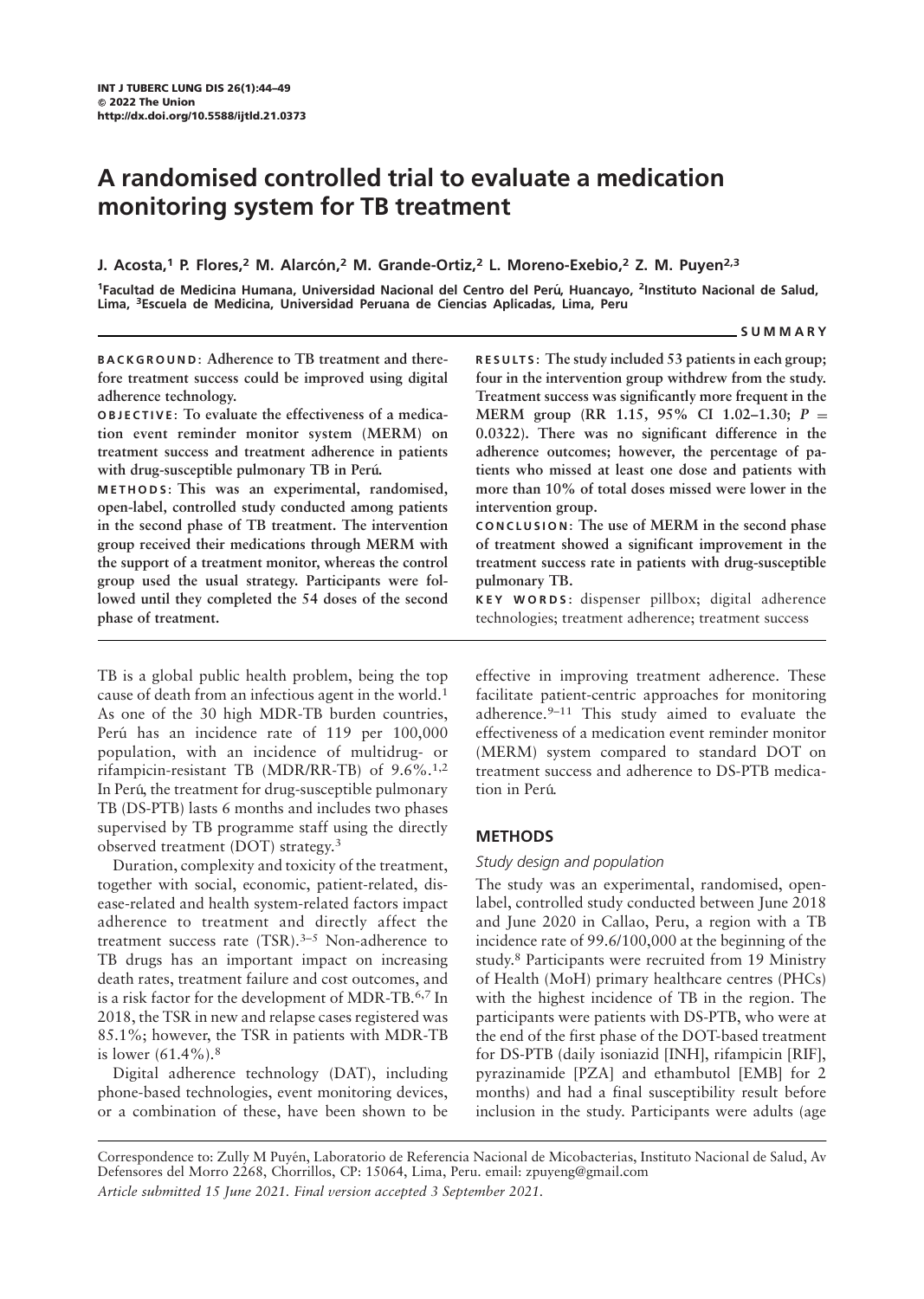$>18$  years) who could read and used a mobile phone daily. Patients who were hospitalised, alcoholics or drug addicts, patients without mobile phone network in their homes and patients that TB programme staff considered to be at risk of low adherence to the treatment (due to missed doses in the first phase) were excluded.

Assuming the WHO-recommended TSR of 90%, a TSR of 68% reported in Perú (2013), 95% confidence level and 80% power, with a ratio of 1:1 of control and interventional patients, a sample size of 53 patients for each group was calculated using the formula for comparing two independent proportions. Simple randomisation was performed asking patients who met the selection criteria to choose between two cards (control and intervention group) until the number of participants required for the study in each group was reached regardless of the PHC to which they belonged.

## Treatment administered and evaluations in participants

All participants received thrice weekly INH and RIF during the second phase of treatment. The control group were administered DOT in the PHC by a nurse from the TB programme staff, who supervised treatment administration in the patients' mouth and recorded it in the TB treatment register as specified in the national guidelines.<sup>3</sup> The intervention group received their treatment through MERM with the support of treatment monitors, who are health professionals trained to supervise the correct use of MERM, contact the participant to advise on treatment adherence and support the treatment process (clinician evaluation, analysis). All participants were evaluated by the TB programme staff in their PHCs, including a monthly nurse evaluation and analytical evaluation as per the national guidelines.<sup>3</sup>

Patients were followed until they completed the 54 doses of the second phase of treatment (corresponding to 4 months) in order to collect treatment information, and then until the TB programme staff performed a final diagnosis with radiological and microbiology evaluation (usually no more than 1 month). Patients who needed an extension of the 4 month second phase of treatment according to TB programme staff were considered as ''clinical failures''.

#### Medication Event Reminder Monitor System (MERM)

The MERM used in the study was Wisepill RT2000 (Wisepill Technologies, Cape Town, South Africa); this consisted of an electronic dispenser pillbox, a web server and text messaging.<sup>12</sup> The MERM used a mobile phone network to monitor patient's treatment in real-time, sending a signal to a central management system (Wisepill Web Server) every time the dispenser device is opened. The MERM sent a pre-designed short message service (SMS) to the participant's mobile phone if the device was not opened at the hour scheduled for treatment, and every 30 min until the device was opened with a maximum of three SMS per day. The third SMS was also sent to a previously designated relative and to the treatment monitor who contacted the participant to identify a possible connectivity problem, doses taken before the established hour or to remind the participant to take the dose.

The research group could access the MERM usage reports and SMS sent through the web server. In case of signal transmission malfunction, MERM stored data for later transmission when connectivity was reestablished. However, if the participant opened the device before the scheduled time, the device did not recognise that dose. The device was filled each week in the PHC.

#### Outcomes evaluated

The primary outcome measure was treatment success, which included patients with a final diagnosis of "cured" or treatment completed, whereas treatment failure included "person lost to follow-up" or "clinical failure".<sup>3</sup>

Treatment adherence was measured in terms of the proportion of missed doses, the proportion of patients who missed at least one of the total doses scheduled at the time of inclusion in the study and the proportion of patients who missed  $>10\%$  of doses.<sup>13</sup> A missed dose was considered when the patient did not attend the PHC and could not be reached by staff on the day of treatment in the control group, or when the pillbox was not opened on the day of treatment and the treatment monitor had excluded connectivity problems in the MERM group.

### Data analysis

Using the MERM web reports, we identified unscheduled and missed doses and SMSs sent. The reports were exported using MS Excel (Microsoft Office 2016, Redmond, WA, USA) and were modified with the information collected by the treatment monitor, and the epidemiological and clinical information recovered from the medical charts of the participants. The analysis was performed using R software v4.0.2 (R Computing, Vienna, Austria).

For the descriptive analysis, medians, interquartile range (IQR) and percentages were calculated. The relative risk (RR) with 95% confidence intervals (CIs) was reported; the  $\chi^2$ , Fisher's exact test or Wilcoxon test were used to determine the difference between the groups; significance was set at  $P < 0.05$ .

#### Ethics statement and informed consent

The institutional ethics committee of the National Health Institute in Lima, Perú (RD  $N^{\circ}$  370-2015-OGITT-OPE/INS) approved the study. All patients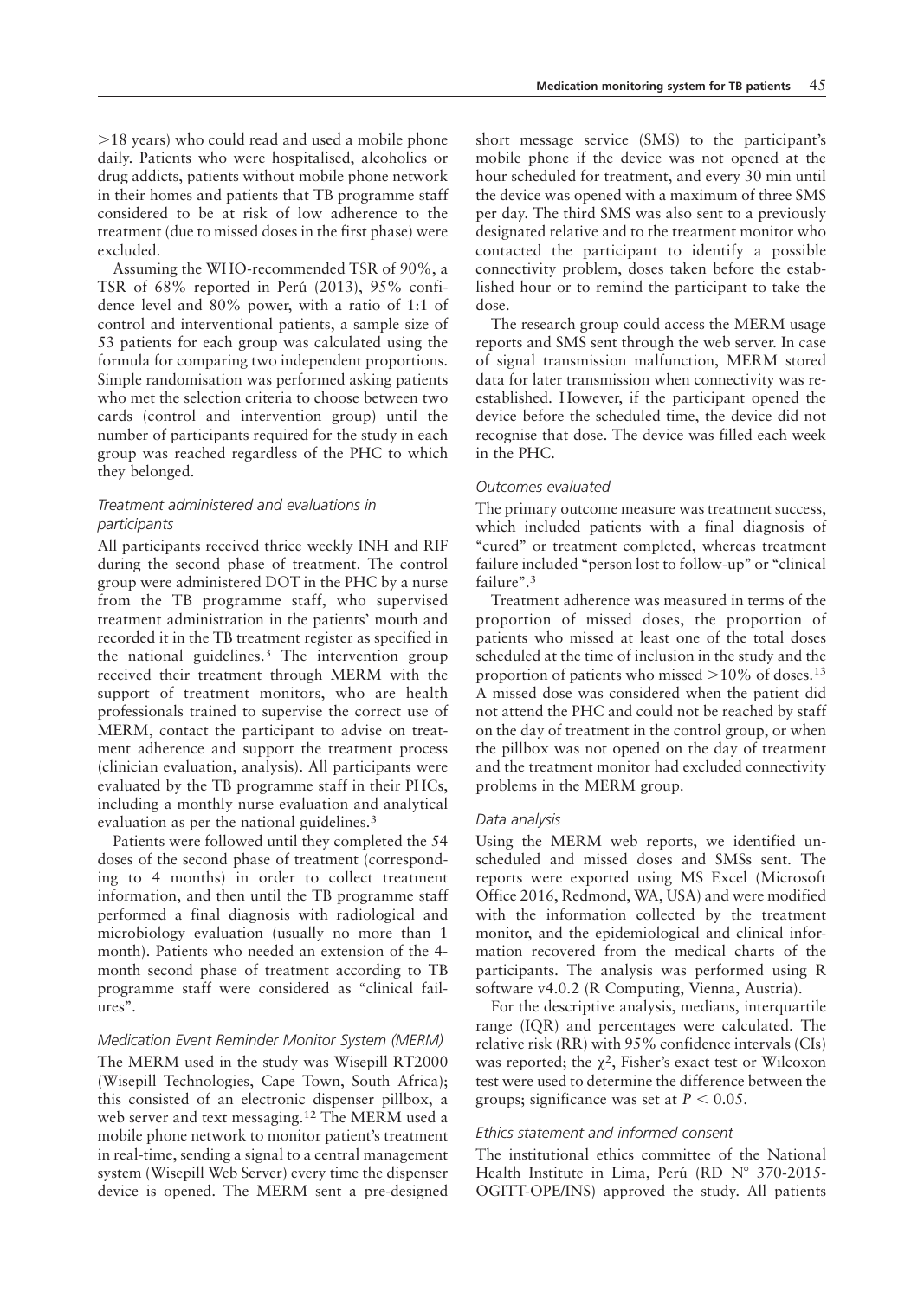|                                                     |                                                                                                                | <b>DOT</b><br>$(n = 53)$<br>n(%)                                             | <b>MERM</b><br>$(n = 49)$<br>$n (\%)$                                 |
|-----------------------------------------------------|----------------------------------------------------------------------------------------------------------------|------------------------------------------------------------------------------|-----------------------------------------------------------------------|
| Sex<br>Age, years                                   | Female<br>$18 - 35$<br>$36 - 59$<br>>60                                                                        | 30(56.6)<br>42 (79.2)<br>8(15.1)<br>3(5.7)                                   | 23(46.9)<br>41 (83.7)<br>4(8.2)                                       |
| Highest education grade completed                   | Primary school<br>Secondary school<br>University                                                               | 3(5.7)<br>31 (58.5)<br>7(13.2)                                               | 4(8.2)<br>2(4.1)<br>26(53.1)<br>11(22.4)                              |
| District of residence (number of<br>health centres) | Technical school<br>Bellavista ( $n = 1$ )<br>Callao $(n = 8)$<br>Carmen de la Legua ( $n = 2$ )               | 12(22.6)<br>7(13.2)<br>21(39.6)<br>1(1.9)                                    | 10(20.4)<br>2(4.1)<br>16(32.7)<br>3(6.1)                              |
| Employment status                                   | Mi Perú ( $n = 1$ )<br>Ventanilla ( $n = 7$ )<br>Self-employed<br>Employee<br>Labourer                         | 8(15.1)<br>16(30.2)<br>12(22.6)<br>5(9.4)<br>3(5.7)                          | 5(10.2)<br>23 (46.9)<br>19 (38.8)<br>3(6.1)<br>3(6.1)                 |
| Income level, PEN                                   | Housekeeper<br>Unpaid housekeeper<br>Unemployed or student<br>No monetary income<br>< 750<br>750-1500<br>>1500 | 7(13.2)<br>5(9.4)<br>21(39.6)<br>30(56.6)<br>17(32.1)<br>6(11.3)<br>$\Omega$ | 2(4.1)<br>2(4.1)<br>20(40.8)<br>25(51)<br>14(28.6)<br>9(18.4)<br>1(2) |
| Previous chronic medical condition                  | Yes                                                                                                            | 7(13.2)                                                                      | 12(24.5)                                                              |
| Used another medication                             | No.<br>Yes<br><b>No</b>                                                                                        | 46 (86.8)<br>5(9.4)<br>48 (90.6)                                             | 37 (75.5)<br>7(14.3)<br>42 (85.7)                                     |
| Diagnosis at recruitment                            | New patient<br>Person lost to follow-up<br>Relapse                                                             | 47 (88.7)<br>2(3.8)<br>3(5.7)                                                | 45 (91.8)<br>$\Omega$<br>3(6.1)                                       |
| Presentation of treatment provided<br>(INH/RIF)     | Referred<br>Single-drug formulations<br>Fixed-dose combination                                                 | 1(1.9)<br>29 (54.7)<br>24 (45.3)                                             | 1(2)<br>20(40.8)<br>29 (50.2)                                         |

Table 1 Characteristics of participants by treatment strategy used

DOT = directly observed treatment; MERM = Medication Event Reminder Monitor System; PEN = Peruvian sol; INH =<br>isoniazid; RIF = rifampicin.

provided written informed consent before inclusion in the study. Patient information was anonymised and de-identified.

## RESULTS

### Participant characteristics

From June 2018 to February 2020, 159 participants were screened, 112 met the enrolment criteria, and 6 refused to participate. Of the 106 included in the study, 4 from the MERM group were withdrawn: 2 withdrew voluntarily, 1 switched to a different treatment, and the TB programme staff withdrew 1 for suspected misuse of the pillbox. All four were in the MERM group and had participated an average of 70 days in the study. The demographic, social and clinical characteristics of the participants are shown in Table 1.

Overall, 52.0% of patients were female; the median age was 26.32 years (IQR 21–32.75), 40.2% were unemployed or students, 55.9% had only high school education and 53.9% had no income. Most patients were new and did not use any other medication. Since July 2018, treatment was modified to fixed-dose combination as established by the national TB programme.

#### Outcomes and characteristics of treatment

Treatment success was significantly more frequent in MERM group than in the control group, respectively 98.0% and 84.9% (RR 1.15;  $P = 0.0322$ ) (Table 2). Treatment adherence outcomes were not significantly different; however, the proportion of patients who missed at least one dose and patients with more than 10% of total doses missed were higher in the DOT group (Tables 2 and 3). One participant in the control group was lost to follow-up at Month 3 of treatment.

Although the analysis was performed according to per protocol (PP) principle, we also re-analysed treatment success with the four patients who withdrew from the study, considering all four as unsuccessful treatment, and the RR was 1.09 (95% CI 0.94–1.27;  $P = 0.3903$ . Patients in both groups had their treatment extended (more than 54 doses) due to delays in medical discharge; however, the extended treatment period was not considered in the analysis of treatment adherence. In order to evaluate the final treatment received for the participants, we calculated the total number of doses received by each patient in each group after the first phase of the study. This was found to be significantly higher in the control group (Table 3).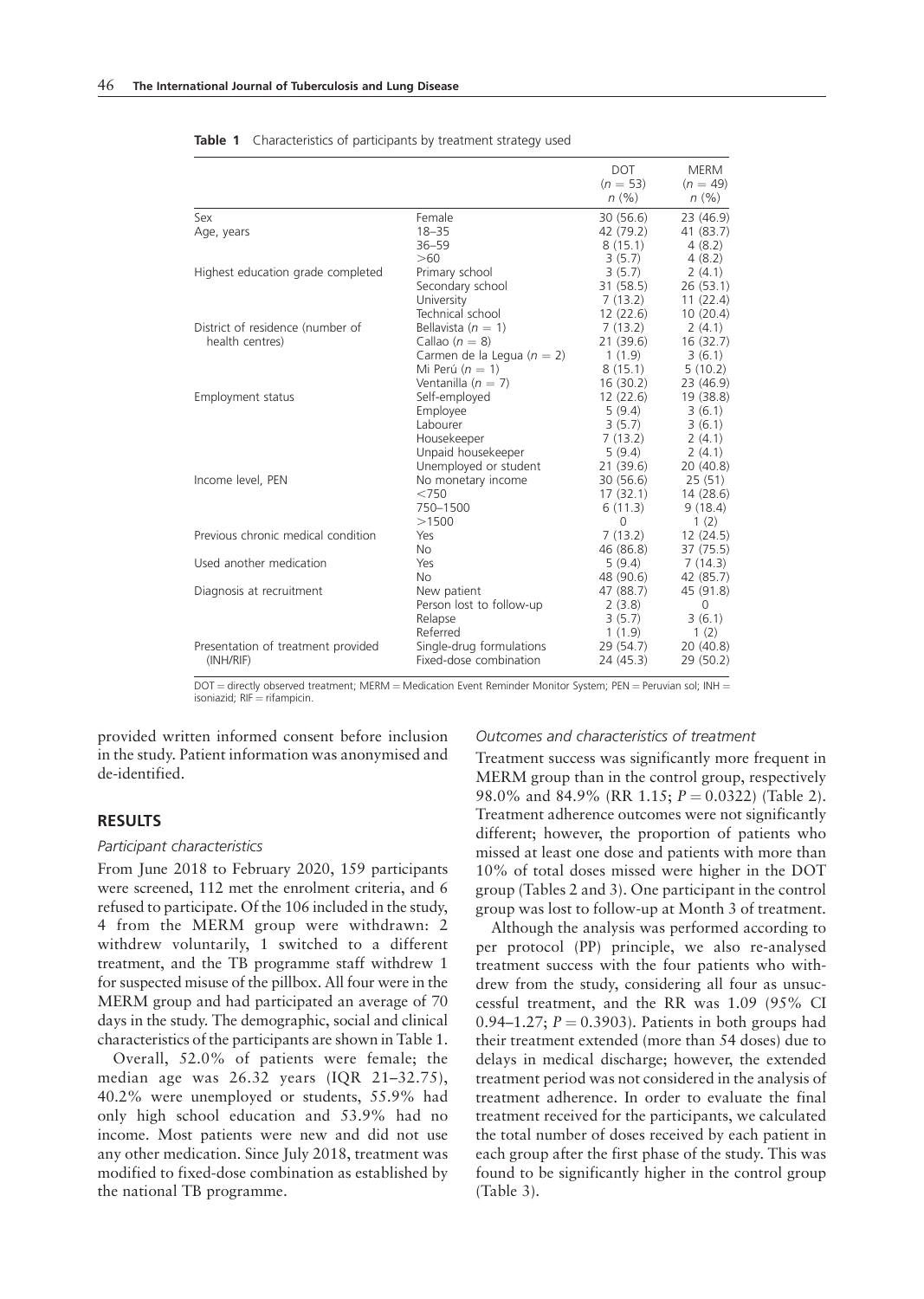| <b>Table 2</b> Treatment and adherence outcomes |
|-------------------------------------------------|
|                                                 |

|     | <b>DOT</b><br>$(n = 53)$ | MERM<br>$(n = 49)$                       |                                          | P value                                                   |
|-----|--------------------------|------------------------------------------|------------------------------------------|-----------------------------------------------------------|
|     |                          |                                          |                                          |                                                           |
|     |                          |                                          |                                          | 0.0322                                                    |
| No  | 8(15.1)                  | 1(2.0)                                   |                                          |                                                           |
| Yes | 15(28.3)                 | 11(22.4)                                 | $0.79(0.40 - 1.56)$                      | 0.498                                                     |
|     |                          |                                          |                                          |                                                           |
|     |                          |                                          |                                          | 0.0613                                                    |
| No  | 46 (86.8)                | 48 (98.0)                                |                                          |                                                           |
|     | Yes<br>No<br>Yes         | n(%)<br>45 (84.9)<br>33(71.7)<br>7(13.2) | n(%)<br>48 (98.0)<br>38 (77.6)<br>1(2.0) | RR (95% CI)<br>$1.15(1.02 - 1.30)$<br>$0.15(0.02 - 1.21)$ |

 $DOT =$  directly observed treatment; MERM = Medication Event Reminder Monitor System; RR = relative risk; CI = confidence interval.

# Unscheduled doses and connectivity problems detected in the MERM group

Of the 49 participants in the MERM group, all had at least one episode of doses after the scheduled hour, with a total of 586 (22.6%) episodes of 2,596 possible. Four patients had episodes of doses after the scheduled hour without an SMS sent by the MERM (1–6 episodes per patient) and five patients had episodes of missed doses without any SMS sent. In 37 (75.5%) participants, an SMS was sent at least in one episode, although the device was opened at the scheduled hour. Most of these patients lived in the districts of Callao (32.4%) and Ventanilla (40.5%). In 24 (49.0%) participants, a reminder SMS was sent in at least one episode because the device was opened before the scheduled hour. The proportion of missed doses out of the possible identified (doses after the scheduled hour plus missed doses) was 4.1%. Characteristics of doses taken and SMS received are given in Table 4.

## **DISCUSSION**

This study evaluated the effectiveness of a MERM system on treatment success and adherence in patients with DS-PTB in a high TB incidence region in Perú, and found that the probability of treatment success with MERM strategy was 1.15 times than that with the standard DOT strategy ( $P = 0.032$ ). Although there was no significant difference in the principal adherence outcomes, the percentage of doses missed, the proportion of patients who missed at least one dose or missed more than 10% of doses was higher in the DOT group.

The WHO has recommended the use of DAT,

including MERM, SMS/mobile phone texting and video-supported directly observed therapy (vDOT), to improve adherence to TB treatment.<sup>14</sup> The Stop TB Partnership's Global Drug Facility (GDF) recently included the first MERM in the GDF's product catalogue, specifically the Wisepill evriMED smart medication container.<sup>15</sup>

Studies with MERM show promising results in patients with DS-PTB in improving treatment success,16–18 as observed in our study, where the probability of treatment success was higher with MERM strategy. However, an analysis including the four patients with an unsuccessful treatment outcome who were withdrawn from the MERM group showed no significant difference (RR 1.09, 95% CI 0.94– 1.27;  $P = 0.3903$ . In line with these results, the adherence outcomes show no difference between the two groups in contrast with previous studies where MERM improves adherence outcomes.17–19 These results may have been due to the restricted selection criteria used in this study, where we excluded patients at risk of low adherence or at risk of being lost to follow-up.

The total number of doses received per patient after the first phase of treatment, including doses after the study period, were significantly higher in the DOT group than in the MERM group ( $P = 0.036$ ; Table 3). This difference is explained by the lower TSR in the control group, which led to an extension of treatment, but also because, as described in a previous study, $19$  the treatment monitor in the MERM group were in close communication with the patients, and was able to identify problems in the clinical follow-up at the PHC, leading to a rapid final diagnosis after the 54 doses of the second phase of treatment.

Table 3 Characteristics of treatment of intervention and control group

|                                                                                                                   | DOT    |            |          | <b>MERM</b> |        |            |     |      |         |
|-------------------------------------------------------------------------------------------------------------------|--------|------------|----------|-------------|--------|------------|-----|------|---------|
|                                                                                                                   | Median | <b>IOR</b> | Min      | Max         | Median | <b>IOR</b> | Min | Max  | P value |
| Percentage of doses missed per participant                                                                        | 0      | $0 - 1.9$  | $\Omega$ | 33.3        |        | $0 - 0$    |     | 15.1 | 0.310   |
| Total doses received per patient after the<br>first phase of treatment, including doses<br>after the study period | 54     | 54–58      | 34       | 177         | 54     | 54–55      | 54  | 75   | 0.036   |

\* 20 patients in the DOT group and 11 patients in the MERM group.

 $DOT =$  directly observed treatment; MERM = Medication Event Reminder Monitor System; IQR = interquartile range; min = minimum; max = maximum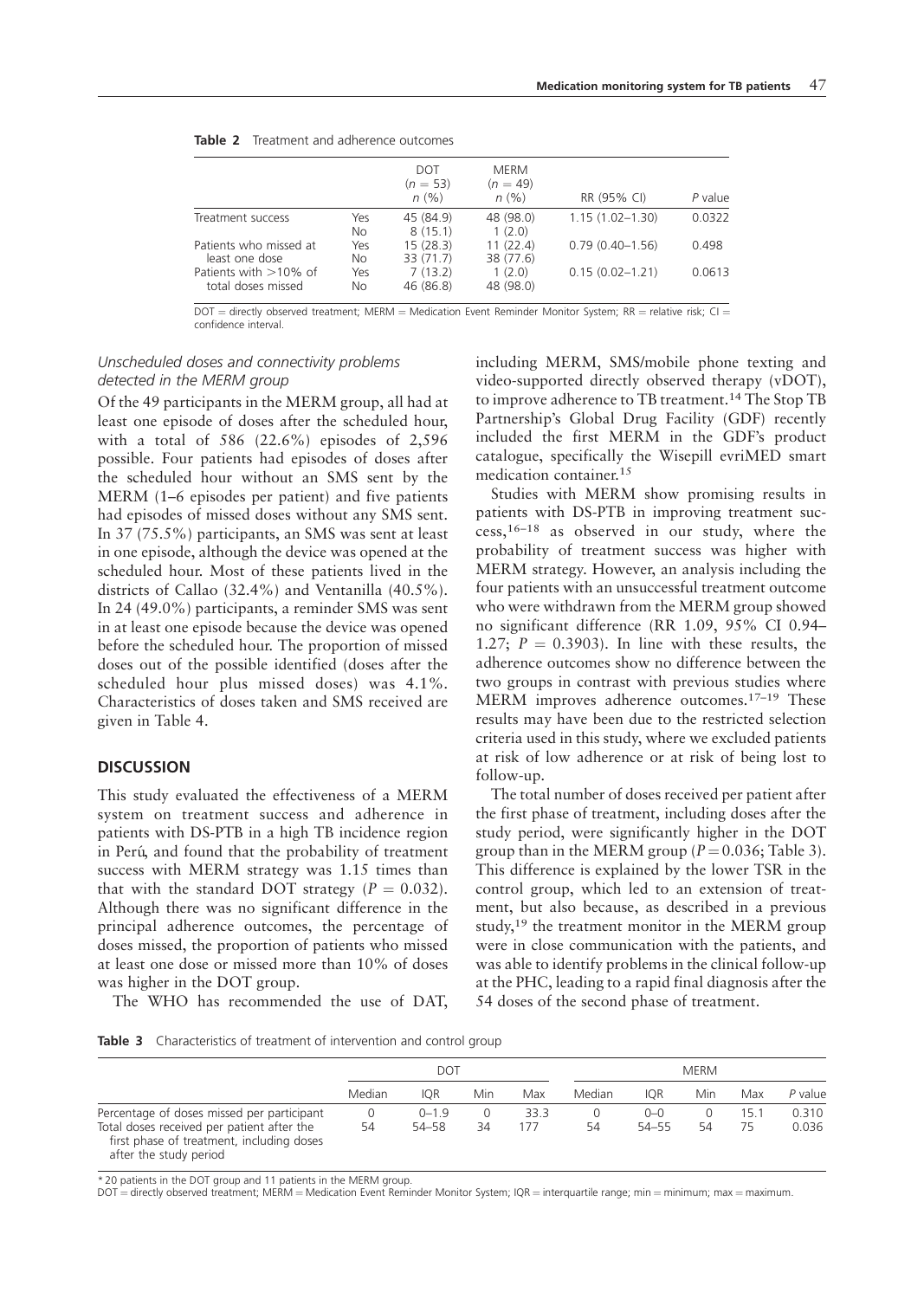|                                                                                                                | Minimum | Maximum | Median | IOR.      |
|----------------------------------------------------------------------------------------------------------------|---------|---------|--------|-----------|
| Doses per participant after the scheduled hour who received SMS                                                |         |         |        | $10 - 16$ |
| Doses per participant after the scheduled hour who received only 1 or 2 SMS                                    |         |         | 8      | $3 - 11$  |
| Doses per participant before the hour scheduled                                                                |         |         |        | $0 - 2$   |
| Doses per participant with an SMS sent due to connectivity problems (drug<br>intake was at the scheduled hour) |         | Ίh      |        | 1-6       |

Table 4 Description of doses taken according to the hour scheduled and SMS sent in the group using the Medication Event Reminder Monitor System

 $SMS = short$  message service;  $IQR =$  interquartile ranges.

A recent study under programme settings in China reported fewer deaths in the patients who started treatment with MERM but found no significant difference (2.5% vs. 3.5%;  $P = 0.191$ ).<sup>20</sup> These results confirm the opinion of researchers who highlight the importance of conducting better-quality studies to determine the impact of DAT in national TB programmes as evidence of the effect of DAT in improving TB care remains limited.<sup>11,21</sup>

There is evidence of acceptability of and satisfaction with MERM as a treatment strategy for DS-PTB and HIV among patients and health personnel.19,22–26 Also, it has been reported that the use of MERM significantly reduces the workload of health professionals.<sup>19</sup> In our study, only two participants in the MERM group withdrew from the study at Months 1 and 2 since inclusion, in contrast with that observed in other studies where withdrawal was reported in the last 2 months of treatment.<sup>19</sup>

Before MERM can be implemented, its effectiveness and acceptability in each population should be ascertained. As our study included participants with a low probability of being lost to follow-up, the results cannot be extrapolated to the general population. A study under a programme setting found that children  $(<15$  years), the elderly ( $>65$  years), semi-skilled or unemployed people, people with TB pleurisy and previous TB treatment were less likely to use MERM within the first month.<sup>27</sup>

Also, it is essential to consider an appropriate mobile phone network because problems in transmission of the open device signal could result in SMS being sent when it is not required.<sup>22</sup> In this study, 75.5% of the participants had at least one episode in which an SMS was sent by mistake due to connectivity problems, and 10.2% of the participants had episodes of missed doses without any SMS sent (seven episodes in total). This last group could have taken their dose later in the day if they had received the SMS.

Finally, for correct implementation, it is crucial to use MERM adherence data to support an appropriate patient-centric approach to improve adherence behaviour, address its causes, or switch to DOT when necessary.11,13,23,28 In our study, only one patient in the MERM group was withdrawn due to suspicion of low adherence and started on DOT on the suggestion of TB programme staff.

One problem identified using MERM is the possibility of removal of the medication from the pillbox, for example, for work-related reasons, which prevents the recording of pill dispensing.11,23 In this scenario, there is a possibility that some of the 196 episodes reported in our study as connectivity problems could be the consequence of the previous removal of the medication from the pillbox; this would explain the higher rate of treatment success in the MERM group even though there was no significant difference in adherence outcomes when compared to the DOT group. It is, therefore, necessary to carefully plan the time for medication as per the patient's daily routine.

In order to certify the use of treatment in the MERM group, we determined monthly concentrations of INH and RIF in plasma only in these patients without prior notification. The median concentration level was respectively 5.3  $\mu$ g/mL (IQR 3.40–7.82)) and 5.7  $\mu$ g/ mL (IQR 8.20–2.18)) for INH and RIF; however, respectively 25 and 5 of 196 determinations had undetectable RIF and INH levels (corresponding to 16 patients). All these patients had a successful treatment outcome; therefore, the undetectable levels may have been because the time for blood sampling had not been standardised and the analysis may have been performed after the peak hour. However, these observations will require further analysis to determine if the pharmacokinetics of RIF or INH is different in Peruvians as proposed previously by Requena-Mendez et al.29 The patient who was withdrawn from the study by the TB programme staff had three of four RIF and INH plasma concentration analyses with undetectable values of zero.

Limitations of this study include the population selected, who had a low probability of being lost to follow-up and low risk of poor adherence to treatment; therefore, our results cannot be used to predict the effectiveness of MERM in other populations. Measurement bias was detected in case connectivity problems in the MERM group; furthermore, we assumed that a dose had been taken when the pillbox was opened, although this may not be true. These problems were resolved by the inclusion of a treatment monitor, who reduced the risk of errors in the treatment registry in the MERM group. The study did not assess the acceptability of the MERM system in patients or health professionals, although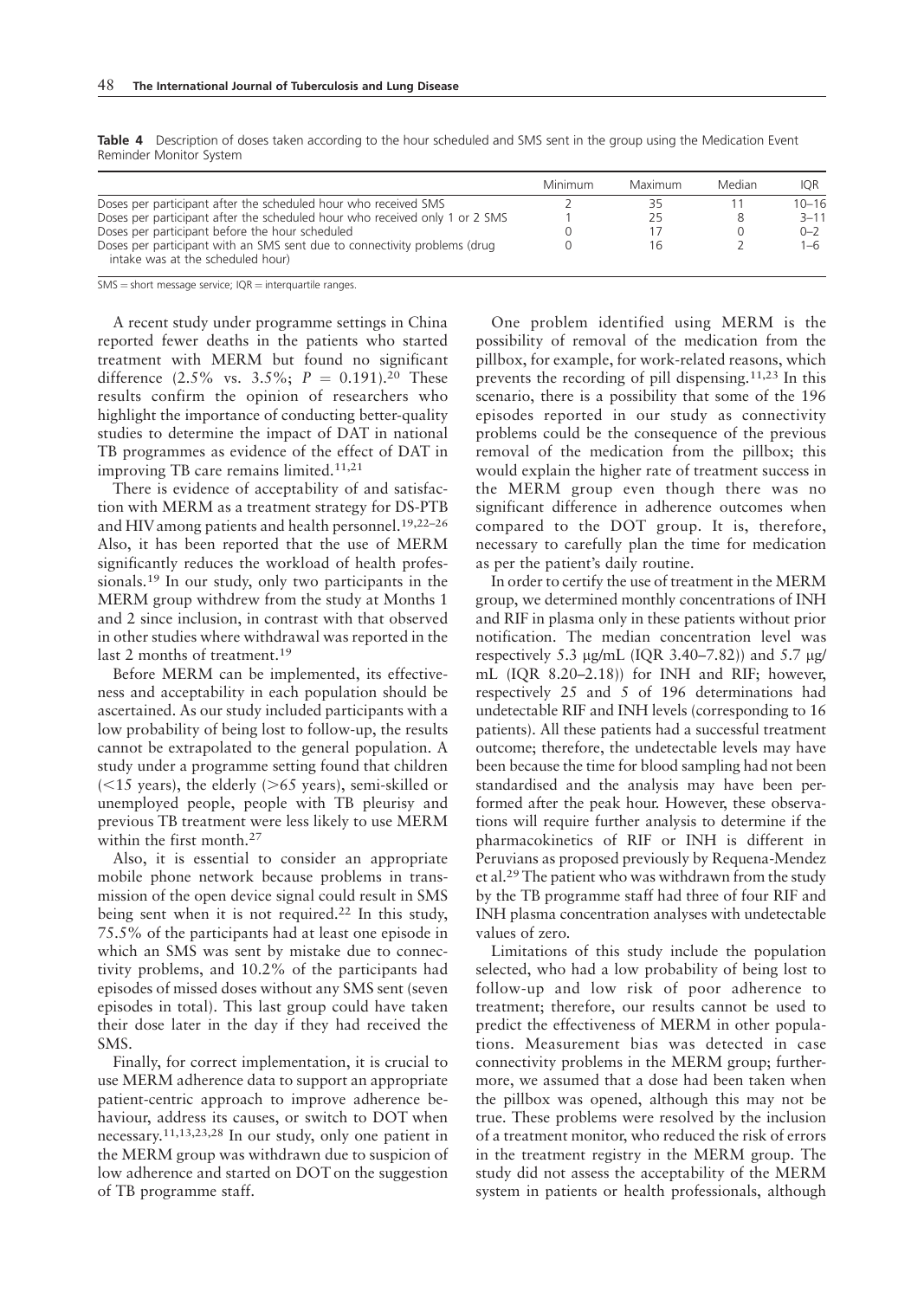several studies report high rates of acceptability in resource-limited settings.

To our knowledge, this is the first Latin American study on MERM technology in TB patients. The use of MERM led to a significant improvement in TSR and adherence outcomes in patients with DS-PTB. Although the significant difference in treatment success is lost when we included the four patients withdrawn from the study, our results show that MERM could be used as a substitute for DOT strategy to improve the treatment of patients with TB in Latin America.

## Acknowledgements

The authors wish to thank the TB programme staff of the primary healthcare centres of Callao Region, the staff of the National Institute of Health (NIH) Lima, Perú and J E Phelan for the English language review of the paper.

This work was funded by the NIH in Lima, Perú, through the National Center of Public Health-funded project "Implementación de un dispositivo electrónico para evaluar la adherencia al tratamiento en pacientes con Tuberculosis sensible y multidrogoresistente" (Fondo concursable 2014) and the Dirección de Investigacion, Universidad Peruana de Ciencias Aplicadas, Lima, Peru. ´

The funders had no role in the study design, data analysis and interpretation or writing of this manuscript.

Conflicts of interest: none declared.

#### References

- 1 World Health Organization. Global tuberculosis report, 2020. Geneva, Switzerland: WHO, 2020. https://www.who.int/ publications/i/item/9789240013131 Accessed April 2021.
- 2 World Health Organization. Tuberculosis profile: Peru. Geneva, Switzerland: WHO, 2020. https://worldhealthorg.shinyapps.io/ tb\_profiles/?\_inputs\_&entity\_type=%22country%22&lan= %22EN%22&iso2=%22PE%22 Accessed April 2021.
- 3 Ministry of Health. Norma técnica de salud para la atención integral de las personas afectadas por tuberculosis. NTS  $N^{\circ}$ 104. MINSA/DGSP-V.01 2013. Lima, Perú: MINSA, 2013. http://www.tuberculosis.minsa.gob.pe/portaldpctb/recursos/ 20180308083418.pdf Accessed April 2021.
- 4 World Health Organization. Adherence to long-term therapies: evidence for action. Geneva, Switzerland: WHO, 2003. https:// www.who.int/chp/knowledge/publications/adherence\_report/ en/ Accessed April 2021.
- 5 Munro SA, et al. Patient adherence to tuberculosis treatment: a systematic review of qualitative research. PLoS Med 2007; 4: e238.
- 6 Chimeh RA, et al. Clinical and economic impact of medication non-adherence in drug-susceptible tuberculosis: a systematic review. Int J Tuberc Lung Dis 2020; 24: 811–819.
- 7 Pradipta IS, et al. Risk factors of multidrug-resistant tuberculosis: a global systematic review and meta-analysis. J Infect 2018; 77: 469–478.
- 8 Ministry of Health, Dirección de Prevención y Control de la Tuberculosis. Sala situacional. Lima, Perú: MINSA, 2020. http://www.tuberculosis.minsa.gob.pe/DashboardDPCTB/ Dashboard.aspx Accessed April 2021.
- 9 Pradipta IS, et al. Interventions to improve medication adherence in tuberculosis patients: a systematic review of randomized controlled studies. NPJ Prim Care Respir Med 2020; 30: 21.
- 10 Alipanah N, et al. Adherence interventions and outcomes of tuberculosis treatment: A systematic review and meta-analysis

of trials and observational studies. PLoS Med 2018; 15: e1002595.

- 11 Subbaraman R, et al. Digital adherence technologies for the management of tuberculosis therapy: mapping the landscape and research priorities. BMJ Glob Health 2018; 3: e001018.
- 12 Wisepill. Wisepill RT2000 Dispenser. Cape Town, South Africa; 2020 https: //www.wisepill.com/rt2000 Accessed April 2021.
- 13 Imperial MZ, et al. A patient-level pooled analysis of treatment-shortening regimens for drug-susceptible pulmonary tuberculosis. Nat Med 2018; 24: 1708–1715.
- 14 World Health Organization. Handbook for the use of digital technologies to support tuberculosis medication adherence. Geneva, Switzerland: WHO, 2017. https://www.who.int/tb/ publications/2018/TB\_medication\_adherence\_handbook\_ 2018/en/ Accessed April 2021.
- 15 Stop TB Partnership. Smart medication container included in Stop TB Partnership's Global Drug Facility product catalog. Geneva, Switzerland: Stop TB Partnership, 2020. http: //stoptb. org/news/stories/2020/ns20\_031.html Accessed April 2021.
- 16 Broomhead S, Mars M. Retrospective return on investment analysis of an electronic treatment adherence device piloted in the Northern Cape Province. Telemed J E Health 2012; 18: 24–31.
- 17 Liu X, et al. Effectiveness of electronic reminders to improve medication adherence in tuberculosis patients: a clusterrandomised trial. PLoS Med 2015; 12(9): e1001876.
- 18 Park S, et al. Medication event monitoring system for infectious tuberculosis treatment in Morocco: a retrospective cohort study. Int J Environ Res Public Health 2019; 16: 412.
- 19 Wang N, et al. Using electronic medication monitoring to guide differential management of tuberculosis patients at the community level in China. BMC Infect Dis 2019; 19: 844.
- 20 Wang N, et al. Do electronic medication monitors improve tuberculosis treatment outcomes? Programmatic experience from China. PLoS One 2020; 15: e0242112.
- 21 Ngwatu BK, et al. The impact of digital health technologies on tuberculosis treatment: a systematic review. Eur Respir J 2018; 51: 1701596.
- 22 de Sumari-de Boer IM, et al. Feasibility of real-time medication monitoring among HIV infected and TB patients in a resourcelimited setting. AIDS Behav 2016; 20: 1097–1107.
- 23 Drabarek D, et al. Implementation of medication event reminder monitors among patients diagnosed with drugsusceptible tuberculosis in rural Viet Nam: a qualitative study. PLoS One 2019; 14(7): e0219891.
- 24 Liu X, et al. Usability of a medication event reminder monitor system (MERM) by providers and patients to improve adherence in the management of tuberculosis. Int J Environ Res Public Health 2017; 14: 1115.
- 25 Bionghi N, et al. Pilot evaluation of a second-generation electronic pillbox for adherence to bedaquiline and antiretroviral therapy in drug-resistant TB/HIV co-infected patients in KwaZulu-Natal, South Africa. BMC Infect Dis 2018; 18: 171.
- 26 Koss CA, et al. Comparison of measures of adherence to human immunodeficiency virus preexposure prophylaxis among adolescent and young men who have sex with men in the United States. Clin Infect Dis 2018; 66: 213–219.
- 27 Wang N, et al. Electronic medication monitor for people with tuberculosis: Implementation experience from thirty counties in China. PLoS One 2020; 15: e0232337.
- 28 Moulding T. A neglected research approach to prevent acquired drug resistance when treating new tuberculosis patients. Int J Tuberc Lung Dis 2011; 15: 855–861.
- 29 Requena-Mendez A, et al. Pharmacokinetics of rifampin in ´ Peruvian tuberculosis patients with and without comorbid diabetes or HIV. Antimicrob Agents Chemother 2012; 56: 2357–2363.